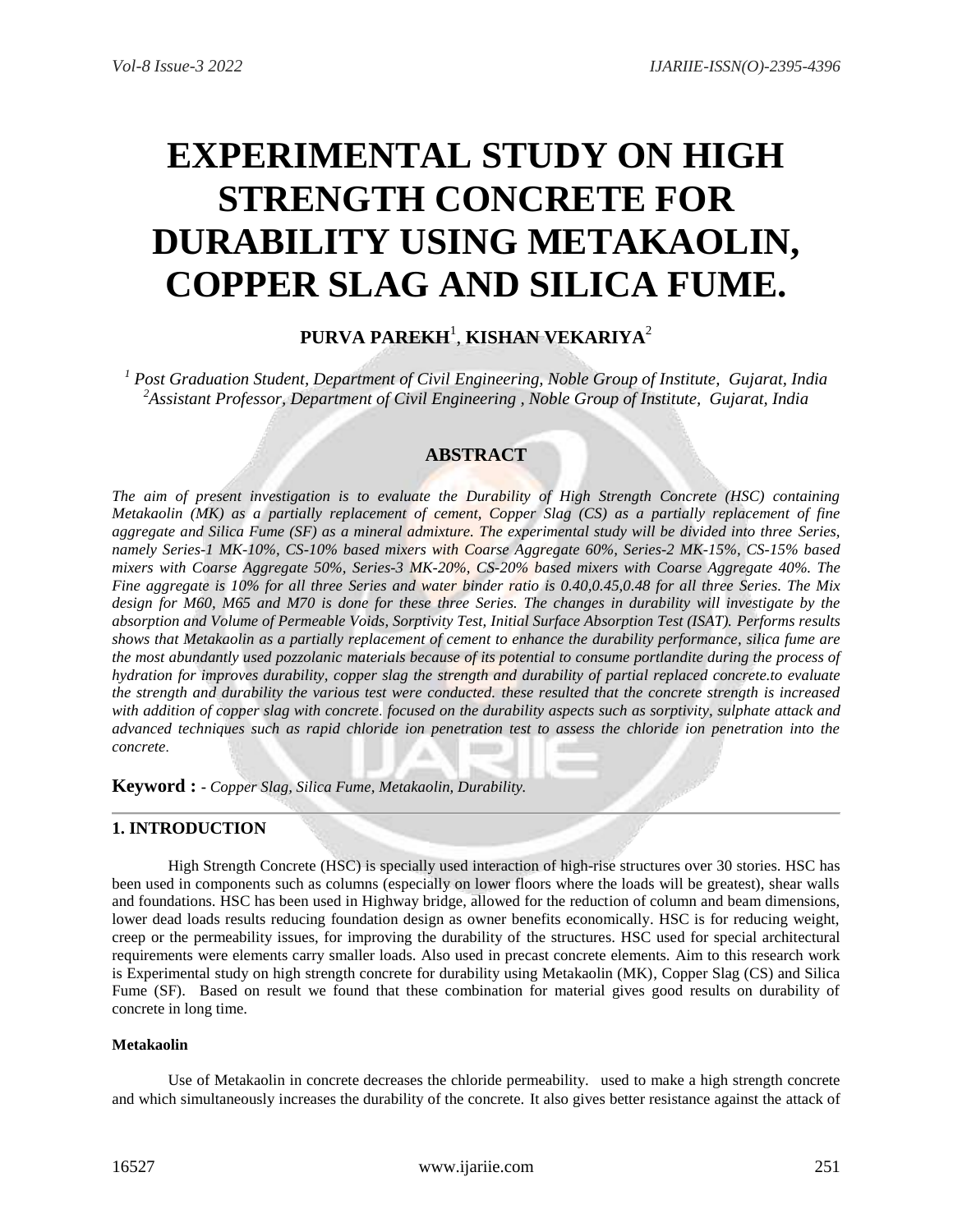sulphates and other aggressive substances such as mineral and organic acid. Use of copper slag the strength and durability of HSC were generally improved with the increase of copper slag content in the concrete mixture. Use of

#### **Silica Fume**

silica fume as a mineral admixture to improve its properties, in particular its compressive strength, bond strength, and abrasion resistance.

The use of the materials with concrete to increase durability of concrete. The various experimental study is done with the different combinations with other researchers but these combinations with MK, SF, CS is shows good results for the durability and compressive strength, abrasion resistance for the High Strength concrete

## **Copper Slag**

Copper slag (CS) is an industrial by-product produced from manufacturing copper (Sp. Gravity 4.12) substitute as fine aggregate (sand, Sp. Gravity 2.6) improves HSC strength and durability of HSC

The Mix design is prepared for M60, M65 and M70 as per IS code 10262-2019. For each Mix design nine cubes were casted and tested to measure compressive strength of concrete at 7 days, 14 days and for 28 days. The results shows that compressive stress will be increased. The slump workability test is done and result shows that workability will be improved if water binder ratio is maintained. For workability test measured with w/c 0.40,0.45.0.50. A large number of cube specimens were casted and subjected to normal curing at atmospheric temperature after demolding

High Strength Concrete is recognized as concrete with a 28-day cube/cylinder compressive strength greater than 60 Mpa to 80 Mpa (as per IS 456-. The compressive strength was determined at various ages up to 28 days. 2000 Cl-6.1 Table-2) have been used in different applications.

Experiments carried out in aspect to durability, first these materials combination is checked for the compression test for different days that is 7 days, 14 days, 28 days. Workability is measured through slump test and compaction test and slump test values for the M60: 35 mm, M65: 40 mm, M70: 43 mm. For Durability rest is on Acid Attacked, Acceleration corrosion test and softvity test.

## **2. DETAILS EXPERIMENTAL**

**Materials and Procedures** Pozzolanic Binder used with cement is Metakaolin, It is combustion use in production of ceramics, its physical properties shown in Table-1 and its chemical properties shown in Table-2. The Copper Slag is partially replacement of sand which improve compressive strength, CS its physical properties shown in Table-3 and its chemical properties shown in Table-4. Silica Fume is produced during manufacturing of silicon by electric furnace. its physical properties shown in Table-5 and its chemical properties shown in Table-6.

## **Table1: Physical Properties of Metakaolin**

| <b>Physical Properties</b> | Metakaolin                  |
|----------------------------|-----------------------------|
| <b>Specific Gravity</b>    | $2.40 - 2.60$               |
| Color                      | Off white                   |
| Physical form              | Powder                      |
| Average plastic size       | $<$ 2.5 $\mu$ m             |
| <b>Brightness</b>          | 80-82 Hunter L              |
| Specific surface           | $8-15 \text{ m}^2/\text{g}$ |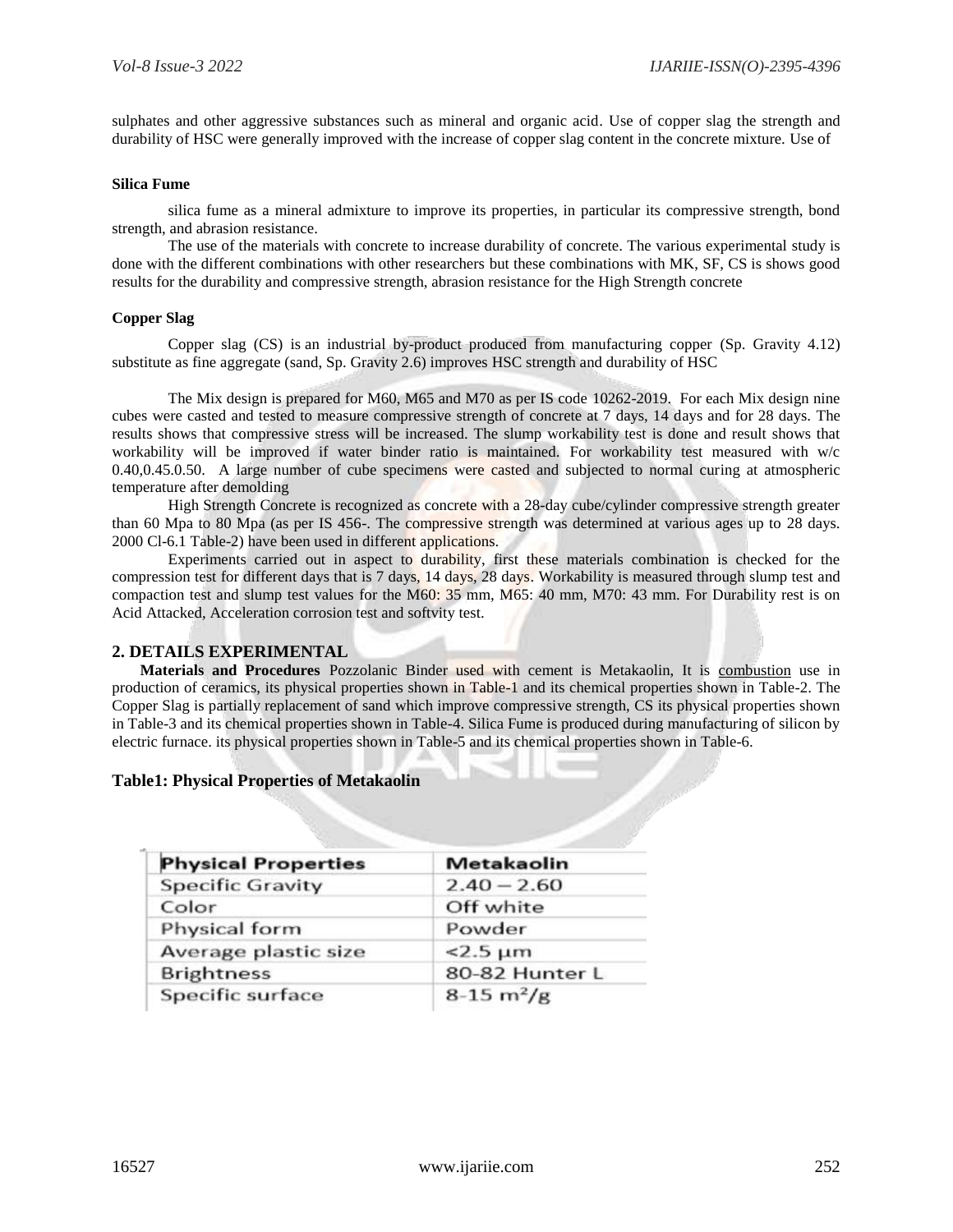| <b>Chemical constitution</b>   | <b>Metakaolin</b> |  |
|--------------------------------|-------------------|--|
| SIO <sub>2</sub>               | 50-60%            |  |
| Al <sub>2</sub> O <sub>3</sub> | 30-40%            |  |
| Fe <sub>2</sub> O <sub>3</sub> | $0.5 - 5%$        |  |
| CaO                            | $0 - 5%$          |  |
| K2O                            | $0.5 - 1.5%$      |  |
| Na <sub>2</sub> O              | $0 - 1%$          |  |
| MgO                            | $0 - 2%$          |  |
| TIO <sub>2</sub>               | $1 - 2%$          |  |
| $P_2O_5$                       | 0.03%             |  |

# **Table 2: Chemical Properties of Metakaolin**

# **Table 3: Chemical Properties of Copper Slag**

| <b>Chemical constitution</b> | <b>Copper Slag</b> |
|------------------------------|--------------------|
| Fe O<br>2 3                  | 53-60%             |
| <b>SIO</b>                   | 32-37%             |
| AI O<br>2 <sub>3</sub>       | $3 - 6%$           |
| CaO                          | $1 - 3%$           |
| MgO                          | $1 - 2%$           |
|                              |                    |

# **Table 3: Chemical Properties of Silica Fume**

| <b>Chemical constitution</b>   | Silica fume   |  |
|--------------------------------|---------------|--|
| SIO <sub>2</sub>               | 92-94%        |  |
| Fe <sub>2</sub> O <sub>3</sub> | $0.1 - 0.5%$  |  |
| CaO                            | $0.1 - 0.15%$ |  |
| Al <sub>2</sub> O <sub>3</sub> | $0.2 - 0.3%$  |  |
| MgO                            | $0.1 - 0.2%$  |  |

## **Compression Test**

For each mix of concrete, nine concrete cube specimens were cast each of size 100mm x 100mm x 100mm. To obtain a homogeneous mix, aggregates were mixed and binders (cement, Metakaolin, FA, Copper Slag, CA and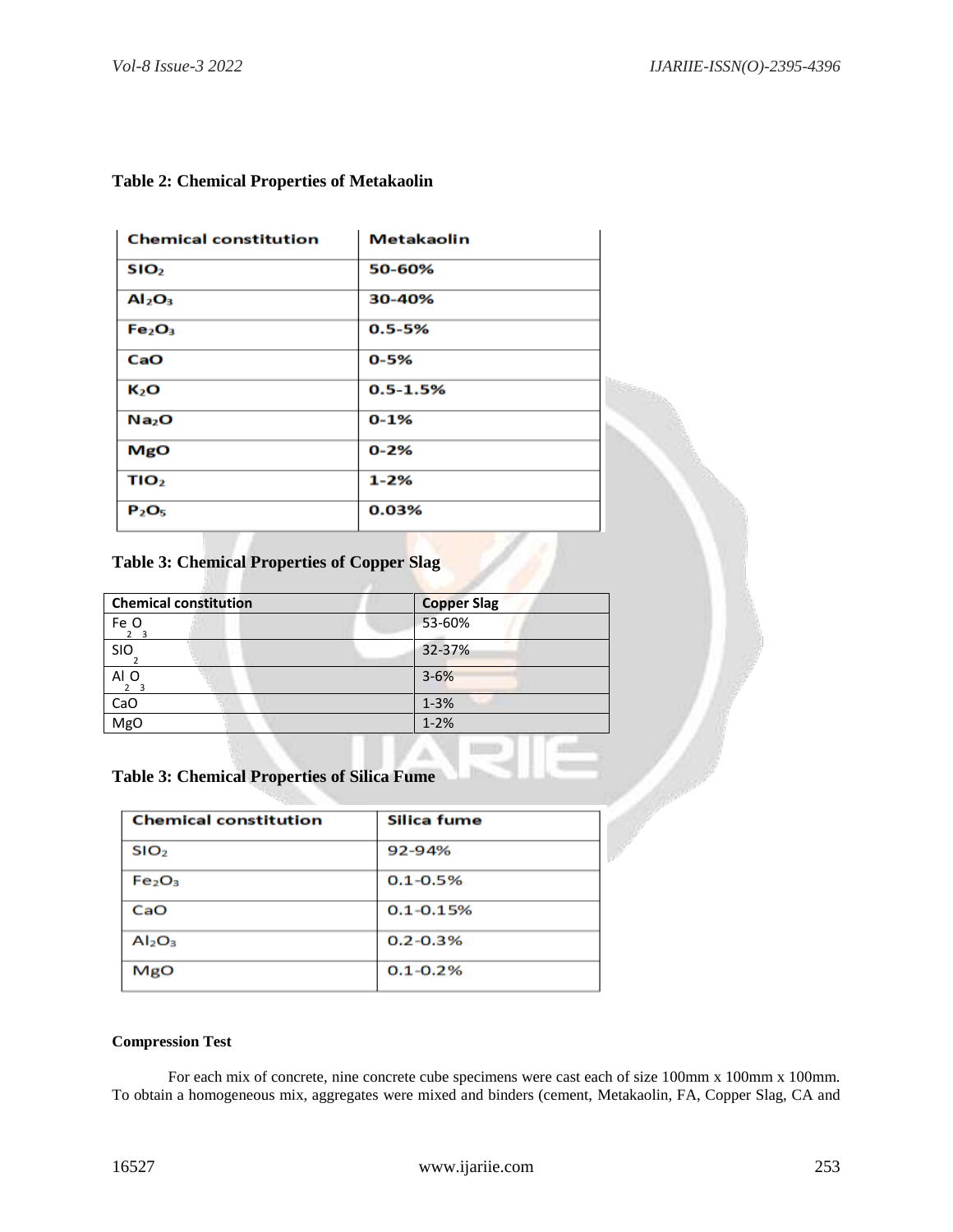Silica Fume) were added to the system. After remixing, was added to the dry mix. Finally, Water added as a binder with mixture. In the fresh concrete slump cone test was performed to ensure the workability. Cube specimens were used to determine the compressive strength. The cubes were cast in three equal layers and each layer was compacted by After casting, the molded specimens were left in the casting room at  $23 \pm 1.7^{\circ}$ C for 24 h. They were then demolded and cured. The cube specimens were cured for different ages like 7, 14, 28 to determine the compressive strength at these ages. Three number of specimens were tested and average was considered for analysis.

The results shows that compression test on M60, M65, M70 grade of concrete having good results. Compressive value is increased with % increased with MK, CS, SF. Results shows as bellow



#### **Acid Attack Test**

Acid attack test plays an essential role in order to check durability of concrete against sever or harsh environmental effect. Acid penetration in concrete structure may leads to early corrosion of reinforcement which ultimately leads to complete failure of structure. Hence it is therefore become essential to check resistance of concrete against harsh chemical. For these concrete curing is done with normal curing and acid curing.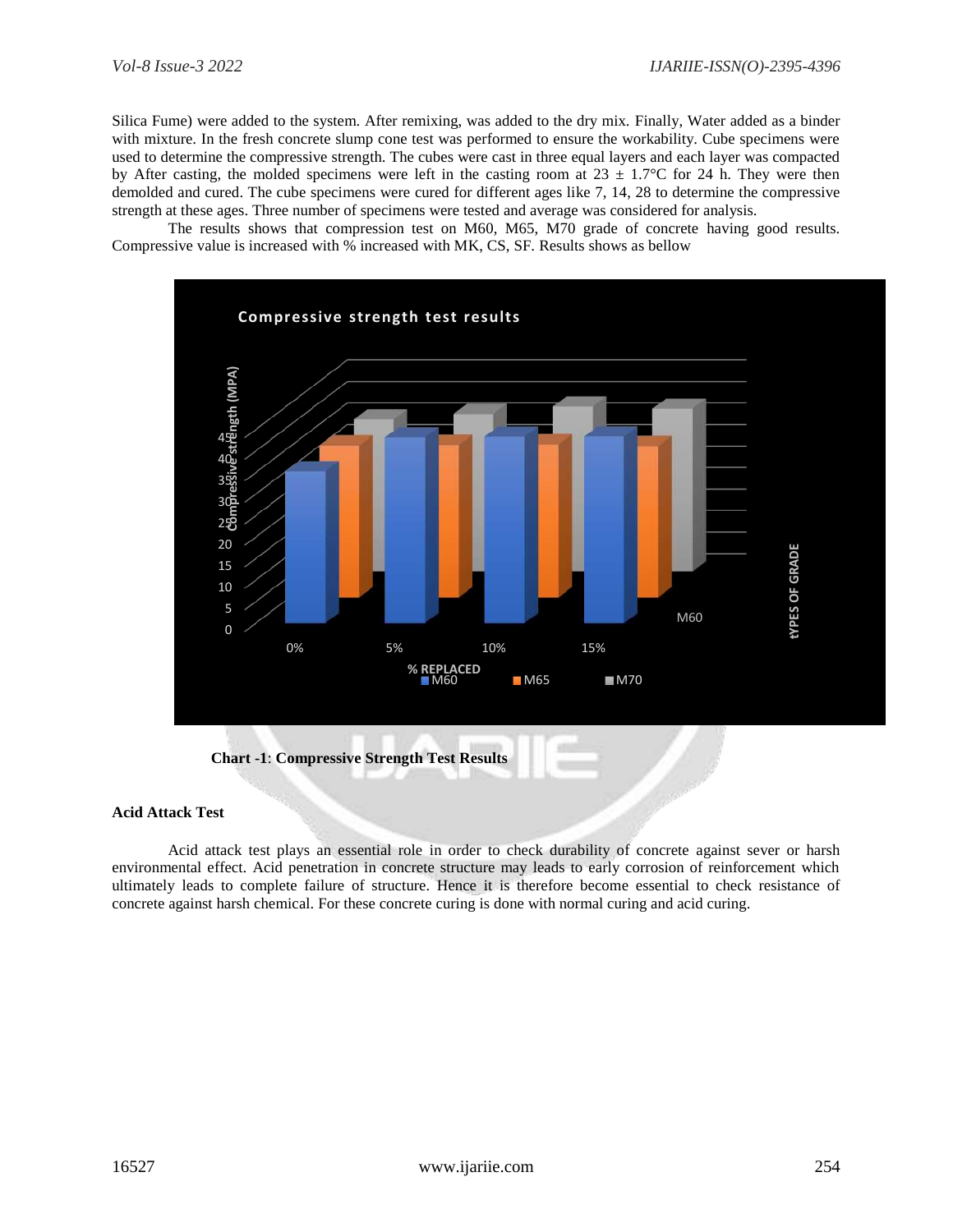

## **Chart -2**: **Acid Attack Test**

## **3. CONCLUSIONS**

The Results of compression strength of the concrete increases when the percentage of replacement up to 15%, then after compressive strength decreases. The acid attack test result show that it is good to resist for acid and corrosion relative to normal concrete.

From the experimental studied and major conclusions are as follows:

- 1. The incorporation of metakaolin, copper slag and silica fume is excellent improvement in compressive strength and durability.
- 2. The presence of silica fume as a mineral admixture shows excellent results to enhance mechanical and durability properties of concrete.
- 3. Use of copper slag as a partially replacement of fine aggregate gives good result on durability.

## **5. ACKNOWLEDGEMENT**

Material such as Metakaolin and Silica Fume local found form Bhavnagar and Copper Slag also found from Bhavnagar. For testing Lab (Shreeji, Bhavnagar) for their cooperation.

## **6. REFERENCES**

[1]. Arun Gehlot, Suresh Singh, Sankhla, Sangeeta Parihar "Modelling compressive strength, flexural strength and chloride ion permeability of high strength concrete incorporating metakaolin and fly ash" , Jain Narayan das university, January-2022.

[2]. A Vignesh Kumar.B1, Dr.K.Arumugam2 , M.Vijayakumar3 : Experimental Study on Strength and Durability Properties of High Strength Concrete Using Mineral Admixtures and Copper Slag" , International Journal for Science and Advance Research In Technology, vol.6, Issue no.7, pp. 619-623 February-2020